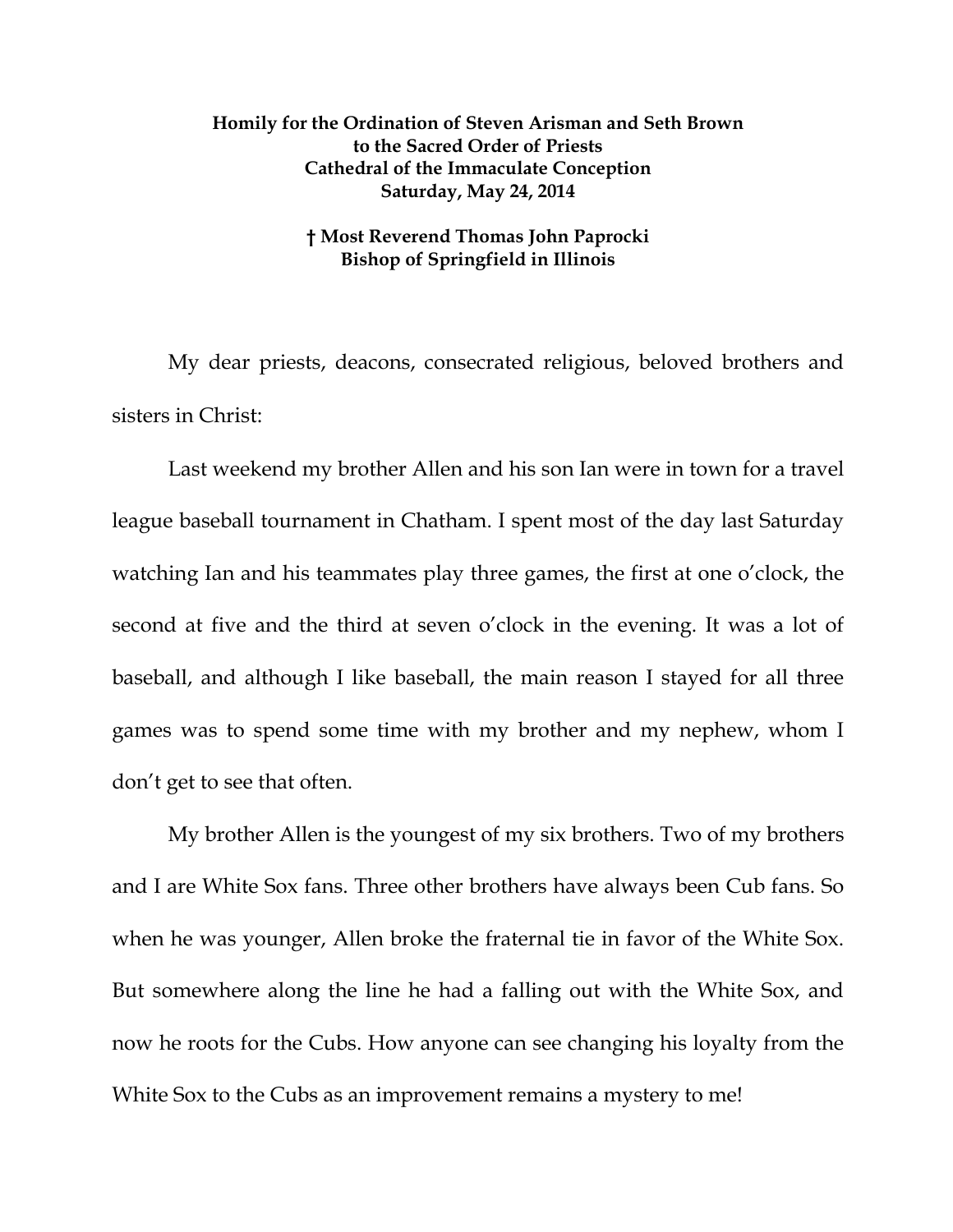But I began to get some understanding for this phenomenon spending time with my brother watching ten-year-olds play baseball last Saturday! One does not watch little league baseball to see exceptional athletic prowess, golden-glove fielding dexterity, hall of fame pitching talent and skillful hitting proficiency. The only possible explanation for such undying devotion is love! After all, the Bible says that "love covers a multitude of wrongs" (see Proverbs 10:12, James 5:20, and 1 Peter 4:8). The reason my brother, like so many other parents, is willing to spend his weekends watching his son and his teammates play error-prone little league baseball is because he is a loving father.

The example of a loving father who spends time with his children, caring for them, feeding them, teaching them, trying to help them, rejoicing with them when they succeed and consoling them when they fail, is the model not only for a parent of biological children, but also for a priest caring for his spiritual children.

After their ordination to the sacred order of priests in just a few minutes, Steven Arisman and Seth Brown from this point on will be called "Father." This title should be understood not just as an honorary designation, but as a real description of the fatherly role in which people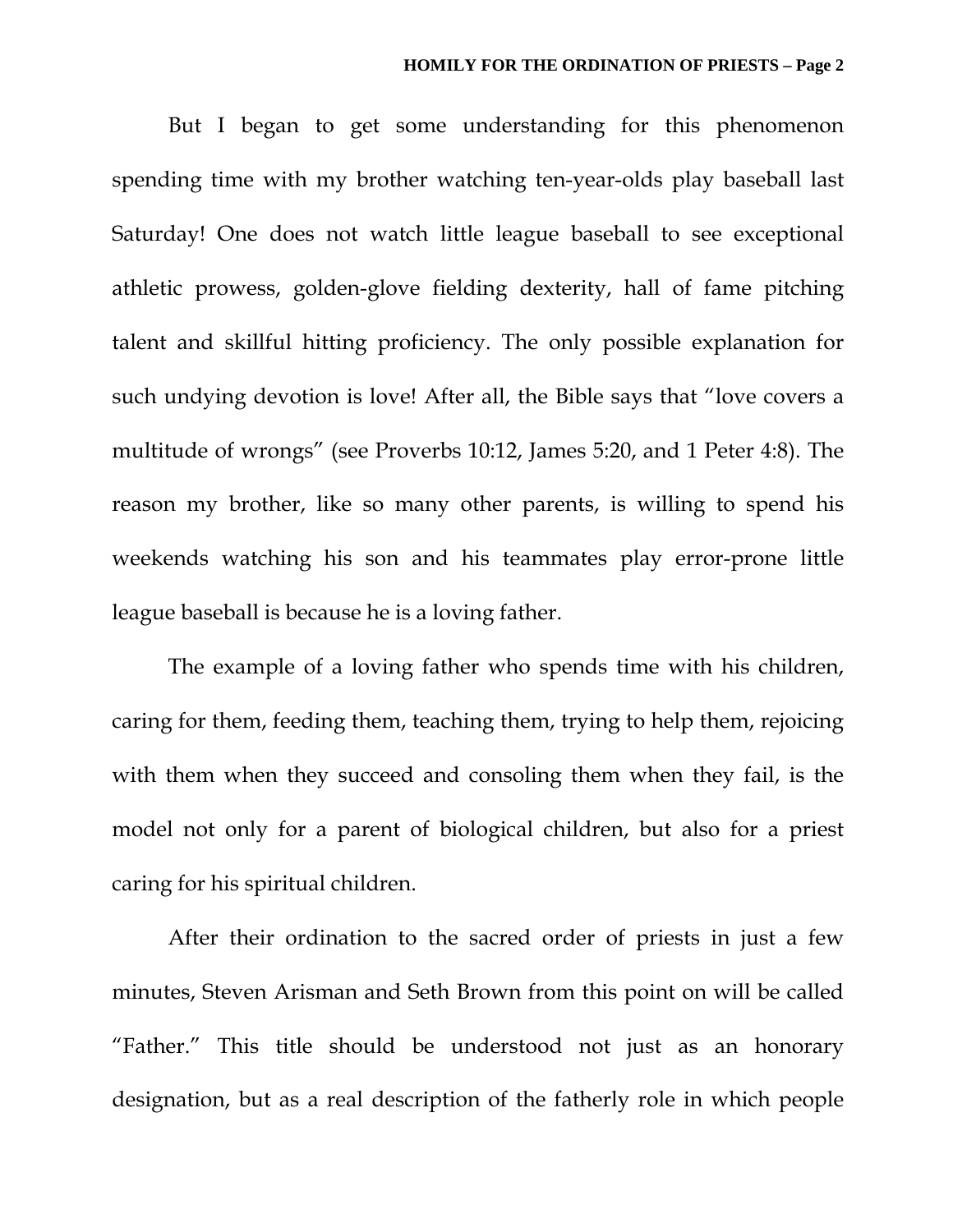will now see them, and the heart of this spiritual fatherhood is the love of our Father in heaven.

In the Gospel passge that we have just heard, Jesus said to his disciples: "As the Father loves me, so I also love you" (Jn 15:9). When Christ shows us how to love one another, He is manifesting the paternal love of God the Father. The priest's main duty, as one called "Father," is to proclaim this love with joy and make it known wherever and whenever possible. This is what we call the "Good News"!

In his papal allocution opening the Second Vatican Council over fifty years ago, Pope Saint John XXIII noted that, in order to understand the Gospel in our changing world, it is "necessary that doctrine itself be examined more broadly and more deeply and that people drink of it more fully, something desired by all who sincerely proclaim Christian, Catholic and Apostolic Truth."1 The various documents of the Second Vatican Council themselves, especially *Gaudium et Spes*, *Lumen Gentium* and *Ad Gentes*, address how the Church is "to carry out its principal mission and its priority mission of proclaiming the Gospel in a way which is renewed and effective."2

Ten years after the close of the Second Vatican Council, Pope Paul VI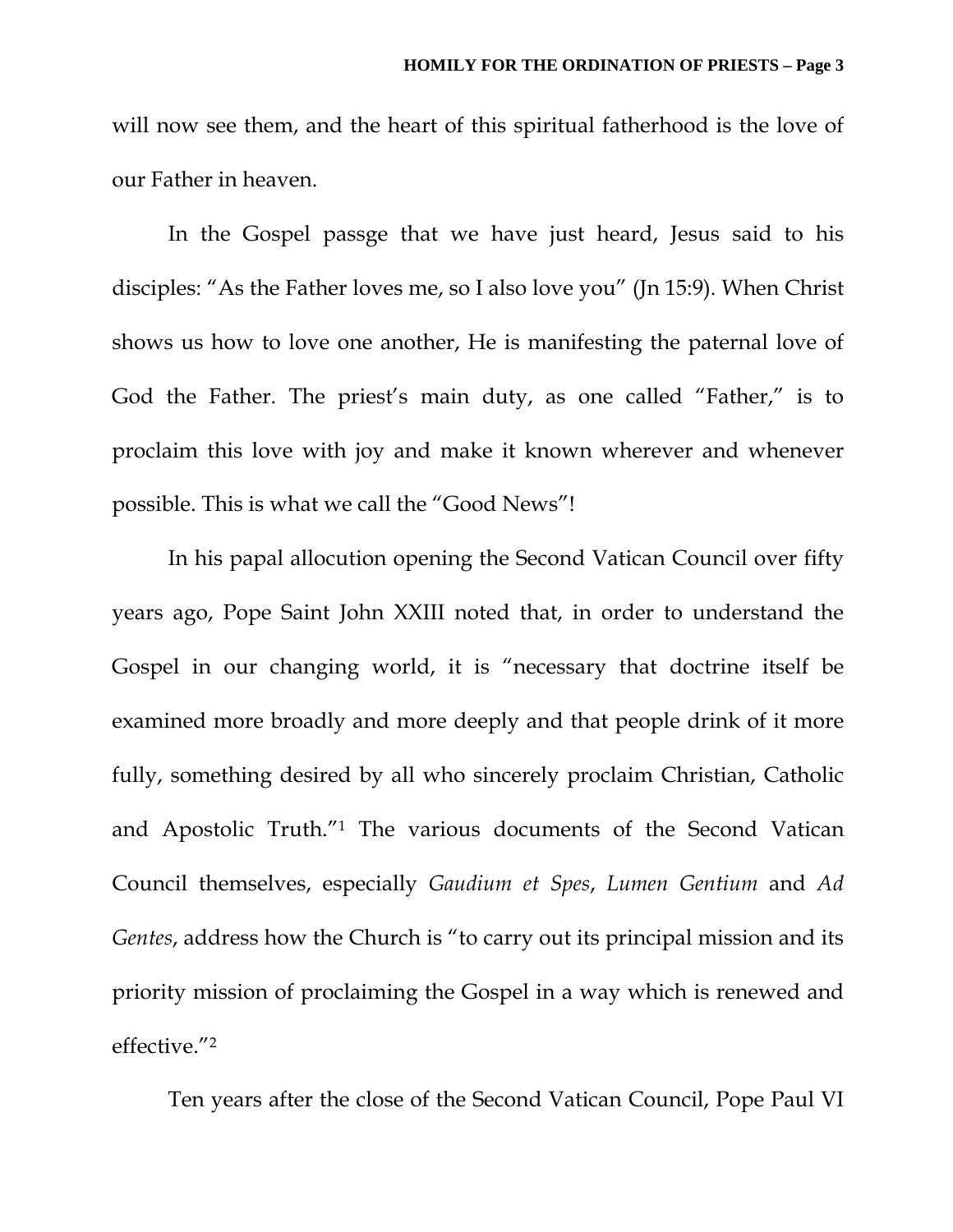echoed and confirmed the words of Saint John XXIII and the Council, saying that the objective of the Council was to make the Church "more suitable for proclaiming the Gospel to human beings" of our time and that, in order to do so, "it is absolutely necessary to place ourselves before a patrimony of faith which the Church has the duty to preserve in its intangible purity, but also to present it to people of our time, as far as possible, in a way which is comprehensible and persuasive."3 Our zeal for proclaiming the Good News of the Father's love must "stem from true sanctity of life" and be "fed by prayer and especially by the love of the Eucharist," so that it "may in turn cause the one who preaches to grow in holiness."4

Pope Saint John Paul II pointed to the cross as the symbol of this love. Speaking in his native Poland on his first return to his homeland in 1979, Saint John Paul II said, "Wherever the cross is raised up, there arises the sign that the Good News of the salvation of man through Love has already reached that place. . . . With that cross [referring to a cross raised at a new church near Cracow], we received a sign, that is to say that on the threshold of the new millennium, in these new times, in these new conditions of life, the Gospel is proclaimed once more."5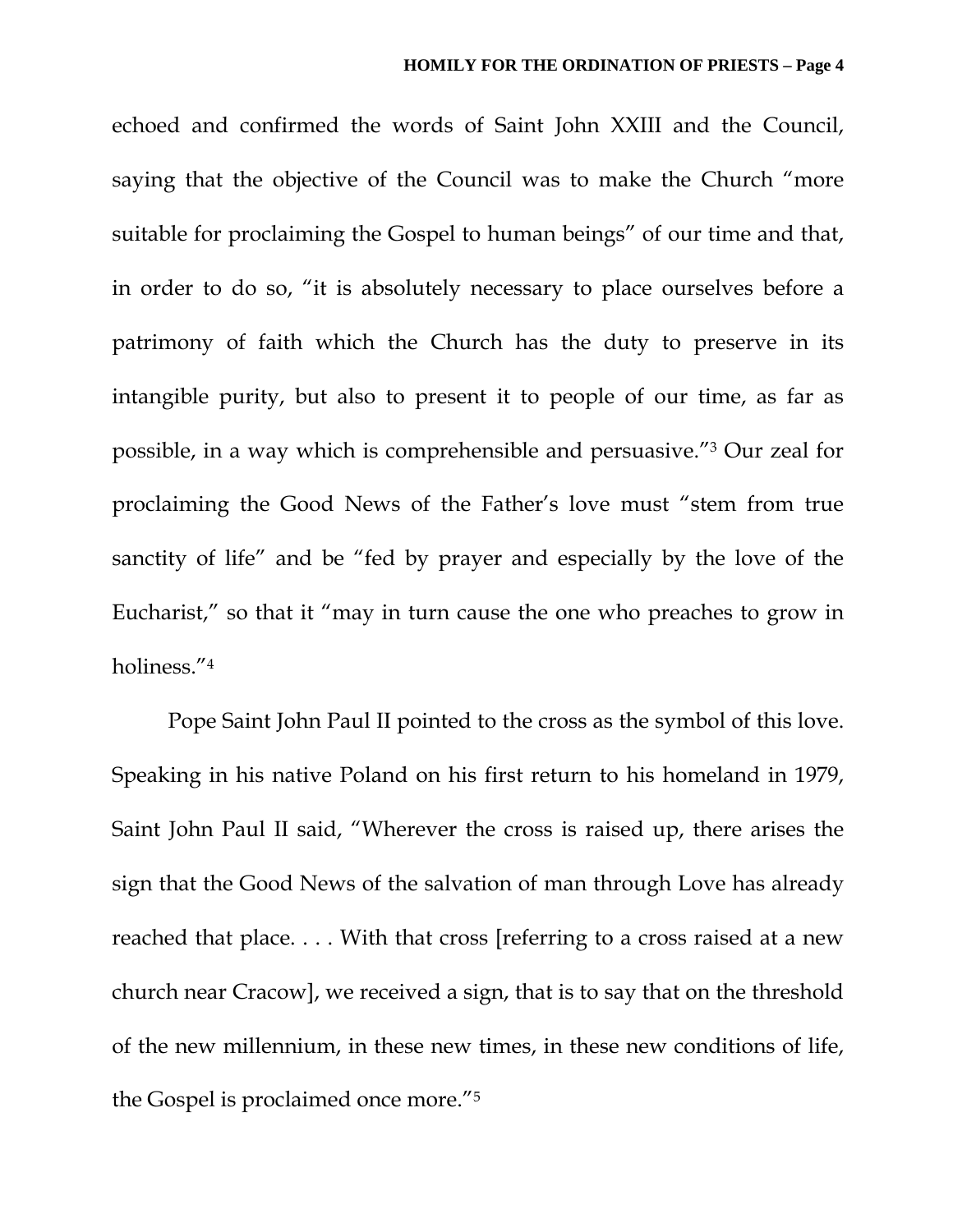Proclaiming the Father's love involves the cross because of the difficult challenges and staunch resistance to this message, even in places that have been traditionally Catholic in identity. Pope Benedict XVI spoke of this when he said, "In our own time one of the particular features (of the Church's mission) has been to face up to the phenomenon of people distancing themselves from the faith, which has manifested itself progressively in societies and in cultures which for centuries appeared to have been imbued by the Gospel." In this context, "what all the Churches living in these areas which have been traditionally Christian need is a renewed missionary drive, the expression of a new and generous openness to the gift of grace."6

Despite these difficulties and challenges, Pope Francis reminds us that the "The joy of the gospel fills the hearts and lives of all who encounter Jesus. Those who accept his offer of salvation are set free from sin, sorrow, inner emptiness and loneliness."7 All are invited to a "personal encounter with Jesus Christ, or at least an openness to letting Him encounter them.... No one should think that this invitation is not meant for him or her, since 'no one is excluded from the joy brought by the Lord.'"8